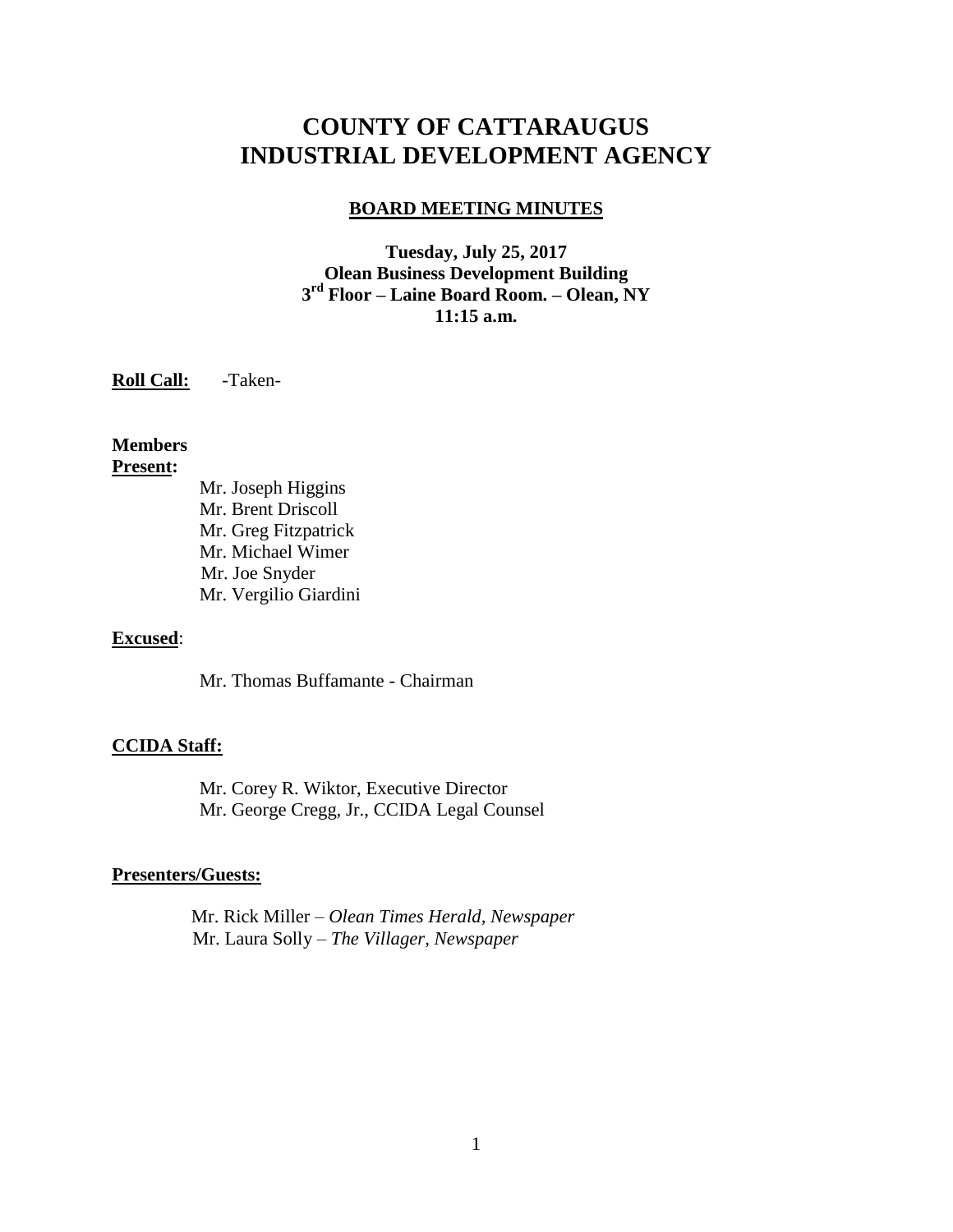Vice Chairman, Joseph Higgins called the meeting to order at 11:17 a.m.

A roll call of the Board of Directors of the CCIDA was taken; Mr. Buffamante was excused due to prior commitments (work).

## **APPROVAL OF MINUTES**:

**A Motion** was made by Gregory Fitzpatrick, with a second by Brent Driscoll to accept the June 6, 2017 CCIDA Board Meeting Minutes as presented to the CCIDA Board. **Motion Carried**

**A Motion** was made by Vergilio Giardini, with a second by Brent Driscoll to accept the June 15, 2017 CCIDA Board Meeting Minutes as presented to the CCIDA Board. **Motion Carried**

### **\*Resolutions from prior Application/Project that are in process:**

**-Six Smiths Properties, LLC**: A Public Hearing for this proposed project (June 6, 2017 Application) was conducted at 9:30 a.m. on July 7, 2017 at the Randolph Town Hall, Main Street, Randolph, NY. Minutes of the public hearing were included in your packets for your review. For the record, Mr. Reid Smith, project developer/owner, was in attendance at this public Hearing. No comments were received prior to or after the public hearing regarding this proposed project.

#### **RESOLUTIONS**:

**A Motion** was made by Brent Driscoll, seconded by Joseph Snyder, **RESOLUTION DETERMINING THAT ACTION TO UNDERTAKE A PROJECT FOR THE BENEFIT OF SIX SMITHS PROPERTIES LLC IS A "TYPE II ACTION" AND NO FURTHER ACTION IS REQUIRED UNDER SEQRA WITH RESPECT THERETO.** A Roll Call vote was taken with, Mr. Driscoll, Mr. Fitzpatrick, Mr. Giardini, Mr. Higgins, and Mr. Snyder voting yes. Mr. Buffamante and Mr. Wimer were excused. **Motion- Carried.**

**A Motion** was made by Joseph Snyder, seconded by Brent Driscoll, **RESOLUTION (A) DETERMINING THAT THE PROPOSED SIX SMITHS PROPERTIES LLC PROJECT IS A COMMERCIAL PROJECT AND (B) MAK ING CERTAIN FINDINGS REQUIRED UNDER THE GENERAL MUNICIPAL LAW.** A Roll Call vote was taken with, Mr. Driscoll, Mr. Fitzpatrick, Mr. Giardini, Mr. Higgins, and Mr. Snyder voting yes. Mr. Buffamante and Mr. Wimer were excused. **Motion- Carried.**

**A Motion** was made by Brent Driscoll, seconded by Joseph Snyder, **RESOLUTION AUTHORIZING EXECUTION OF DOCUMENTS IN CONNECTION WITH A LEASE/LEASEBACK TRANSACTION FOR A PROJECT FOR SIX SMITHS LLC (THE "COMPANY").** A Roll Call vote was taken with, Mr. Driscoll, Mr. Fitzpatrick, Mr. Giardini, Mr. Higgins, and Mr. Snyder voting yes. Mr. Buffamante and Mr. Wimer were excused. **Motion- Carried.**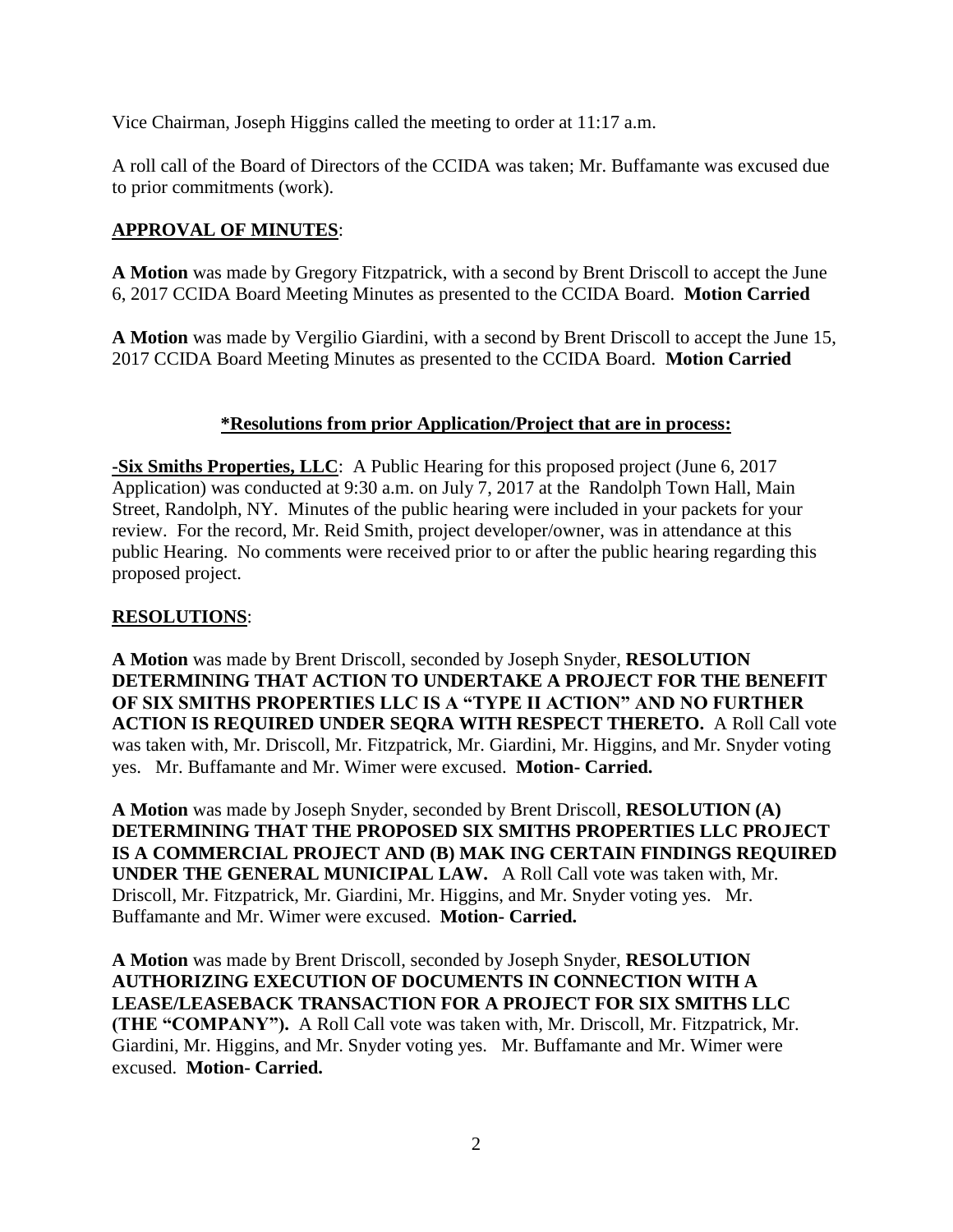**-Steel Winds LLC:** Public Hearings for these proposed projects (June 15, 2017 Applications) were held on July 7, 2017 at the Olean City Hall, Olean, NY The Solean West Public Hearing was held at 11:45 a.m., the Solean Public Hearing was held at noon, and the Homeridae Public Hearing was held at 12:15 p.m. The only person in attendance was Rick Miller from the Olean Times Herald.

Mr. Wiktor and Mr. Cregg discussed recent updates with the IDA Board in regards to the proposed project. Notices of Deviation were sent to all impacted Taxing Jurisdictions, and Mr. Wiktor has had many discussions with the Mayor, City Aldermen, the County and the Olean City School District in regards to the proposed IDA PILOT and it relates to the proposed projects.

The Board, assuming all goes well and as planned, could be able to make a determination of support by the September IDA Board meeting. Additional meetings and discussions will be taking place over the next several weeks. The Board will be kept apprised of the outcomes of those discussions.

#### **RESOLUTIONS**:

**A Motion** was made by Joseph Snyder, seconded by Brent Driscoll, **RESOLUTION AUTHORIZING THE EXECUTIVE DIRECTOR TO SEND A LETTER TO THE CHIEF EXECUTIVE OFFICERS OF THE AFFECTED TAXING ENTITIES INFORMING THEM OF A PROPOSED DEVIATION FROM THE AGENCY'S UNIFORM TAX EXEMPTION POLICY IN CONNECTION WITH THE PROPOSED STEEL WINDS LLC. – 1470B PV LLC PROJECT – SOLEAN WEST.** A Roll Call vote was taken with, Mr. Driscoll, Mr. Fitzpatrick, Mr. Giardini, Mr. Higgins, and Mr. Snyder voting yes. Mr. Buffamante and Mr. Wimer were excused. **Motion- Carried.**

**A Motion** was made by Joseph Snyder, seconded by Brent Driscoll, **RESOLUTION AUTHORIZING THE EXECUTIVE DIRECTOR TO SEND A LETTER TO THE CHIEF EXECUTIVE OFFICERS OF THE AFFECTED TAXING ENTITIES INFORMING THEM OF A PROPOSED DEVIATION FROM THE AGENCY'S UNIFORM TAX EXEMPTION POLICY IN CONNECTION WITH THE PROPOSED STEEL WINDS LLC. – 1406RB PV LLC PROJECT – SOLEAN.** A Roll Call vote was taken with, Mr. Driscoll, Mr. Fitzpatrick, Mr. Giardini, Mr. Higgins, and Mr. Snyder voting yes. Mr. Buffamante and Mr. Wimer were excused. **Motion- Carried.**

**A Motion** was made by Joseph Snyder, seconded by Brent Driscoll, **RESOLUTION AUTHORIZING THE EXECUTIVE DIRECTOR TO SEND A LETTER TO THE CHIEF EXECUTIVE OFFICERS OF THE AFFECTED TAXING ENTITIES INFORMING THEM OF A PROPOSED DEVIATION FROM THE AGENCY'S UNIFORM TAX EXEMPTION POLICY IN CONNECTION WITH THE PROPOSED STEEL WINDS LLC. – HOMERIDAE LLC.** A Roll Call vote was taken with, Mr. Driscoll, Mr. Fitzpatrick, Mr. Giardini, Mr. Higgins, and Mr. Snyder voting yes. Mr. Buffamante and Mr. Wimer were excused. **Motion- Carried.**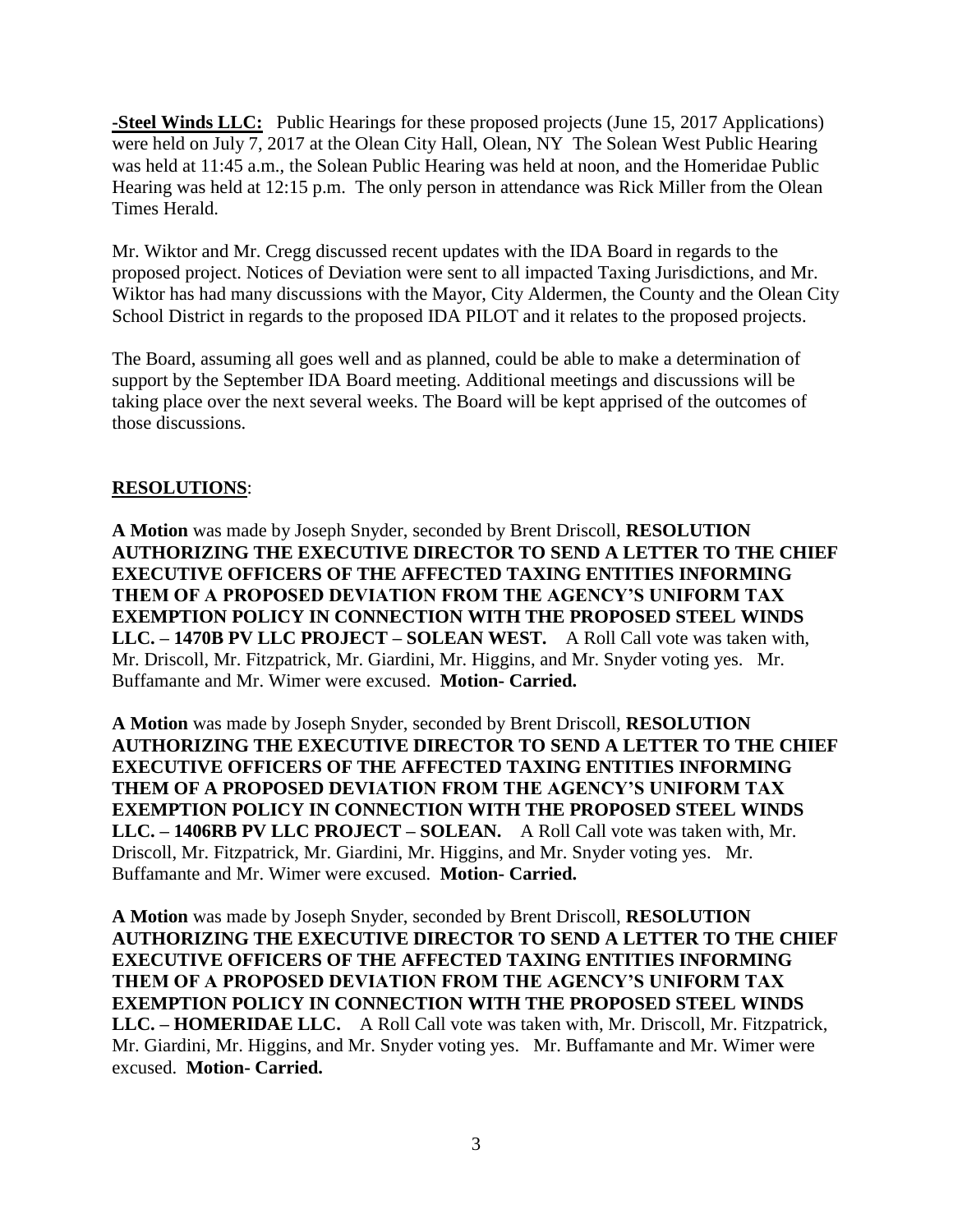#### **\*CCIDA Active Project Update: Win-Sum Ski Corp.**

-Sale Leaseback Application: Win-Sum Ski Corp. has asked the County of Cattaraugus Industrial Development Agency (CCIDA) to consider their application for the purchase/construction of various improvement projects within the Resort.

Win-Sum Ski Corp. will be adding 75 new automated snow guns, 1-600 Grooming tractors, construction of a new 480 sq. ft. warming hut on Cindy's Mountain, renovations and upgrades to the Inn, purchase of new golf carts, general slope work, improvement to the arrival and drop-off area of the Resort, various computer hardware/software (IT), new mowers for the gold course/slopes and general improvements and purchases to help maintain and improve the fourseason Resort. The benefits for this project will be sales tax exemptions only on the furnishings, fixtures, and equipment.

Local tradesmen are being used (approximately 35 hired) for the entire project. Employment numbers are over 1,000 PT/FT Seasonal during peak season. The total project investment/cost will be \$3,100,000. Mr. Wiktor had pictures to show the CCIDA Board Members of the work that is being completed on this latest project.

### **CCIDA Lease Extension**:

Mr. Wiktor discussed with the CCIDA Board the renewal/extension of the Five (5) year lease for our office space that is due to expire on July 31, 2017. The landlord has proposed renewing the lease for another five (5) year term with no price increase.

**A Motion** was made by Michael Wimer, seconded by Joseph Snyder to sign a lease extension with 4646 Genesee LLC, our landlord for an additional Five  $(5)$  years with no price increase. Rent will remain at \$1350.00 per month. A Roll Call vote was taken with, Mr. Driscoll, Mr. Fitzpatrick, Mr. Giardini, Mr. Higgins, and Mr. Snyder voting yes. Mr. Buffamante and Mr. Wimer were excused. **Motion- Carried.**

# **FINANCIAL REPORT:**

**June Income**: The IDA received \$593.00 from Sales tax letters for Win Sum Ski Corp.

-Mr. Wiktor noted that \$100,000 has been deposited in Key Bank that will be used to open a new money market account, which will earn higher interest rates.

-We currently have four (4) projects in the closing phases and anticipate some of these projects to close within the third quarter of 2017. North Delaware Holdings, LLC recently closed with the IDA, procuring \$7,438 income. This amount will be reported on the July's statement. Kreinheder Properties/S&G Company LLC Project in Little Valley, NY recently closed as well. \$53,125 in income will also be reflected in the July financial statements.

Mr. Wiktor reported that the Olean Gateway project is on track to close by the end of the year. This is great news as we have been working with the developer for the past couple of years.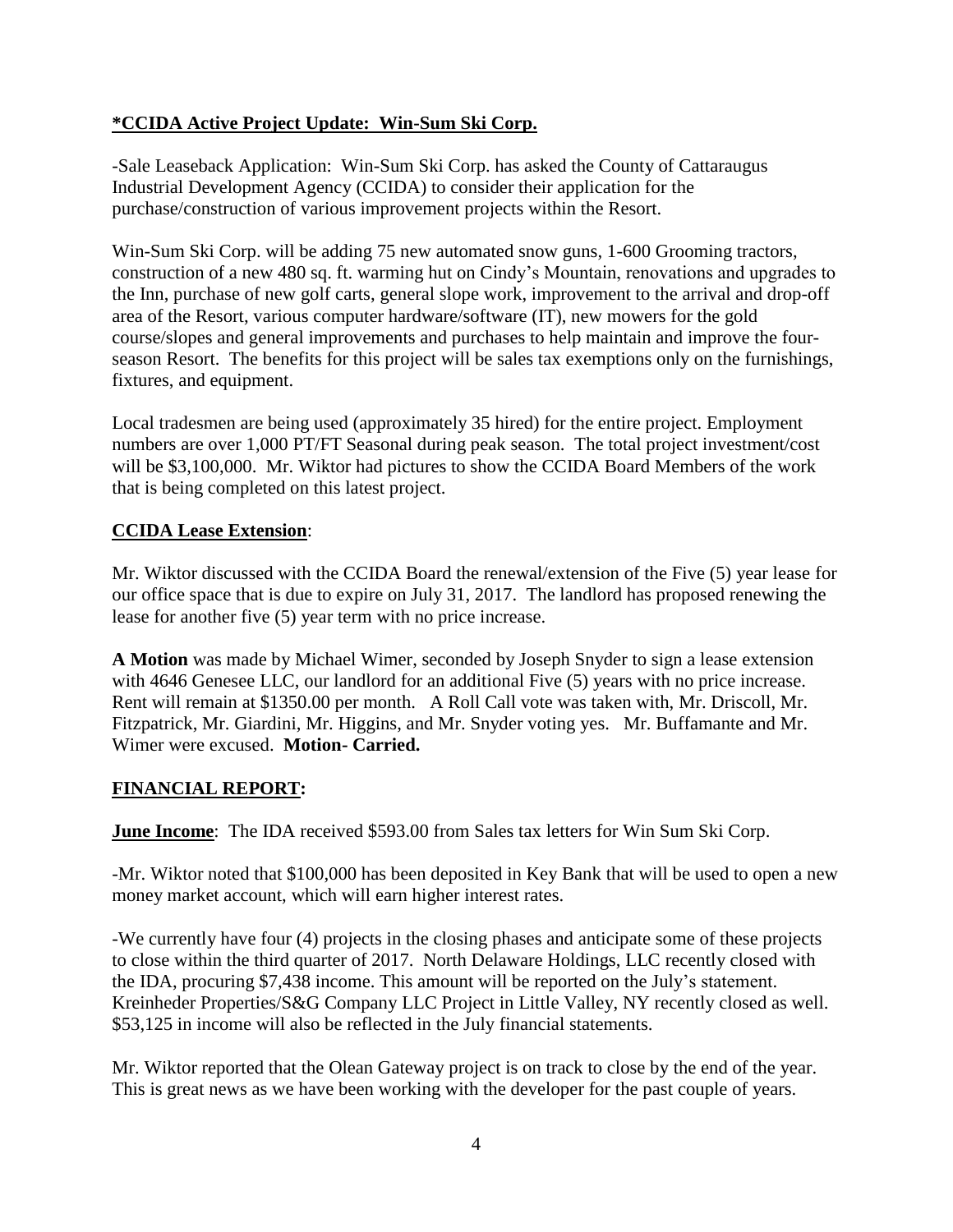**A Motion** was made by Vergilio Giardini seconded by Brent Driscoll to approve the June 2017 Operating Statements as prepared. **Motion – Carried**

-Next, Board Member Mr. Snyder distributed to the CCIDA Board the Cattaraugus County Profile for 2017, completed by Cornell University, which paints potentially a distressing picture for Cattaraugus County population, employment numbers-jobs, and annual salaries over the next decade.

The Board reviewed the Report that discussed population trends and workforce trends that would have a very costly scenario if their projections were to play out. The Board had a very engaging discussion on this report and various ideas and thoughts were presented.

#### **-Internal (IDA Meetings/Discussions):**

- Recently submitted a property site request from a local real estate firm that is looking for land to construct a 200,000 sq. ft. facility. Various sites submitted, will be hosting a meeting in the next couple of weeks with realtor.
- $\checkmark$  Additional meeting setup with Mark Storch with Arcadia Energy to discuss proposals for on-site generation plants to assist area manufactures' and businesses.
- $\checkmark$  Conducted a conference call with Senator Young in regards to various proposed projects and area Companies to discuss ways that we can connect the State to them for additional assistance. In person meeting setting up for August.
- $\checkmark$  Met with two local "tourism destination facilities" to review and complete an application for the IDA to consider. Proposing to be on future IDA Board meeting Agendas.
- $\checkmark$  Congratulations to Mr. West Long and his Team at *Good Times of Olean*, as this is their 3 Year Anniversary of being open. A \$6 M investment with over 65+ jobs to date have been created.
- $\checkmark$  Congratulations to Mr. John Hutchins and his Team at **The Woods at Bear Creek**, as this is their 4 Year Anniversary of being open. A \$3 M investment with over 30+ jobs to date have been created.
- $\checkmark$  Set up meeting with Mr. Vito Casoni, with The Service Manufacturing Group/Har-Son Manufacturing with Crystal Abers to discuss a possible project.
- $\checkmark$  Economic Development Team Presentation was held at JCC-Cutco Theater on June 8<sup>th</sup>. A very well attended session, a second similar event will be held this coming Fall. Various Agencies, County, State and Federal economic development Agencies attended the event.
- $\checkmark$  Hosted the "Ellicottville DRI" Meeting on June 8<sup>th</sup>, involving various local stakeholders and elected Officials to grow and asses the economic climate in Ellicottville.
- $\checkmark$  Conference call with Western Regional Loan Corp. to discuss 2 loans to area manufactures'.
- $\checkmark$  Attended all Cattaraugus County Economic Development Team meetings in June and July.
- $\checkmark$  Met with Jill Stady and Crystal Abers at Billings Sheet Metal to discuss our programs and incentives, and also had a plant tour there.
- $\checkmark$  Met with Kinley Construction to review the "Field of Dreams" Project in Allegany. Also discussed a possible commercial construction project with them.
- $\checkmark$  Attended the Olean Business Development Board Meeting.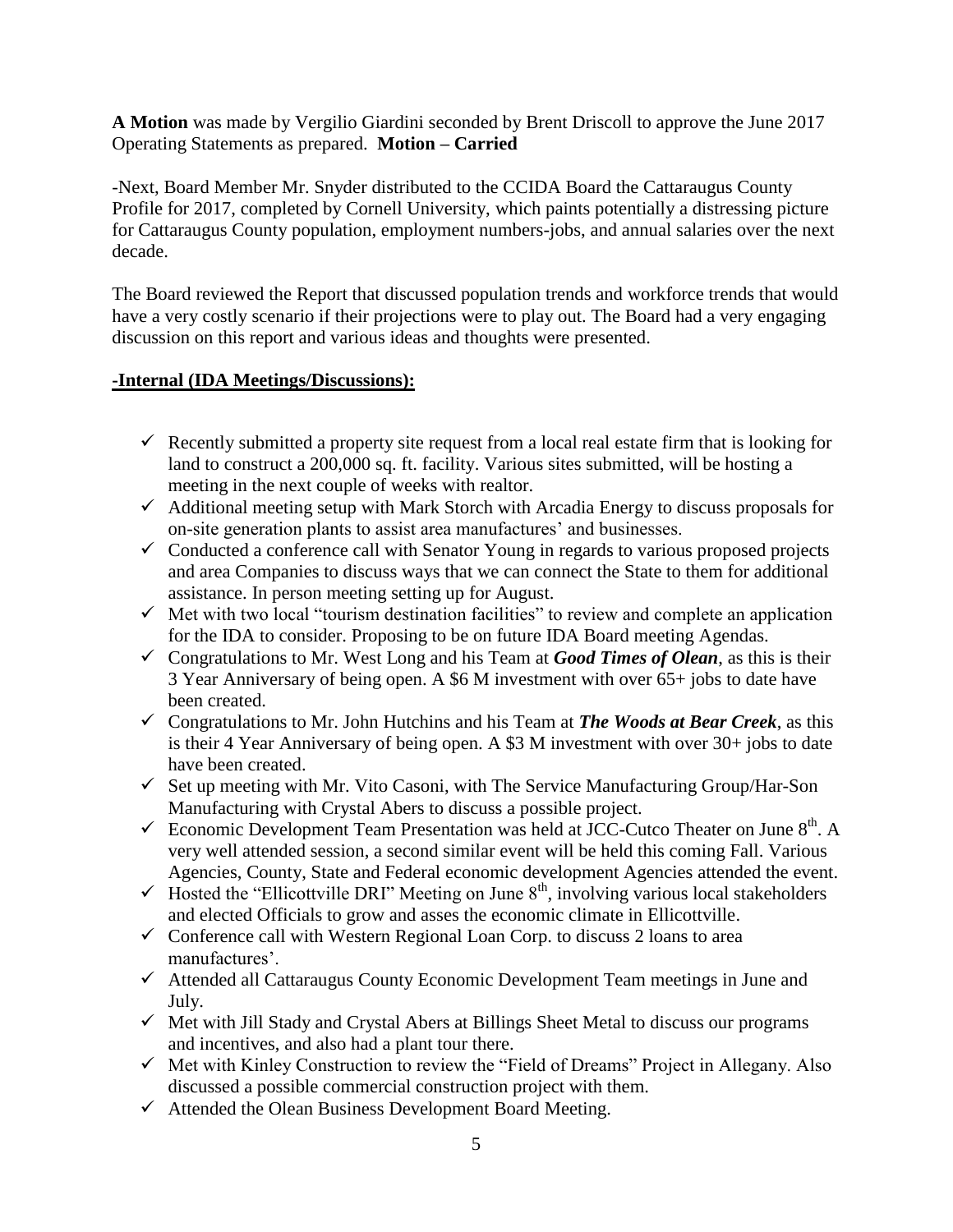- $\checkmark$  Met with Jeff Belt for a meeting in Olean to discuss his Adaptive Reuse Projects and area development ideas, etc.
- $\checkmark$  Met with Kevin Loewke with Loewke Brill, to discuss options for the IDA to consider, relating to local labor policy. More information to follow.
- $\checkmark$  Met with Tom Barrett from Kulback's Construction to discuss a possible project within the County. A second meeting is scheduled.
- $\checkmark$  Attended the Cattaraugus County Business Development Corp. (BDC) Board meeting.
- $\checkmark$  Met with Joanne Campanga with Bank of America to discuss financing options for a few potential projects within the County.
- $\checkmark$  Attended the Workforce Investment Board (WIB) meeting.
- $\checkmark$  Met with Crystal Abers and Charlie Davis, Supervisor town of Ashford to discuss ideas for a possible solar project.
- $\checkmark$  Met at Cooper Power/Eaton with Crystal Abers to follow up in regards to a possible application to the IDA & County.
- $\checkmark$  Met at Total Piping Solutions (TPS) with Crystal Abers as well, to discuss and review plans for a possible expansion project at their facility.
- $\checkmark$  Discussed with Mr. Jon Burgess from Devin Development a new tenant at the former Dal-Tile Facility. This is good news! This new lease tenant will also create roughly 8/10 new jobs at the site.
- $\checkmark$  Met with Horace Gioa to discuss ideas in deal structuring.
- $\checkmark$  Met with Tim Hughes from C & S Engineers to discuss a few projects and ways they may be able to assist our project applicants.
- $\checkmark$  Met with Ed Hummel (EDA), Richard Zink and Crystal Abers at TPS to review and discuss ways that EDA could help with the water line need that TPS requires for their anticipated expansion.
- $\checkmark$  Met with Mayor Aiello to discuss and review various projects and developments in the City of Olean, to keep him apprised.
- $\checkmark$  Attended the WRC Board Meeting at ECIDA.
- $\checkmark$  Met with Jeff Belt at SolEpoxy to discuss his current adaptive reuse project, Sunny Olean and also discussed a possible future project/investment.
- $\checkmark$  Met with Kevin Hayes from Savarino Development to discuss a possible project within the County.
- $\checkmark$  Met with Will Mason from Canisius College. I was asked to be part of a Leadership Board, which would allow a great path to networking with various business owners and leaders.
- $\checkmark$  Met with Crystal Abers and Murphy Tom in Olean to discuss Mr. Tom's movie and film endeavors, and his plans to put Olean and the County on the map in relation to film making.
- $\checkmark$  Met with Doug Anderson who is considering a very significant commercial project in Ellicottville.
- $\checkmark$  Attended the Town of Freedom (Alle-Catt) Wind open house and meeting. Also met with Mr. Davis, Mr. Boberg and Crystal Abers in regards to development opportunities on some land in West Valley.
- $\checkmark$  Meeting with Crystal Abers and Pat Cullen to discuss a possible project in Village of Cattaraugus.